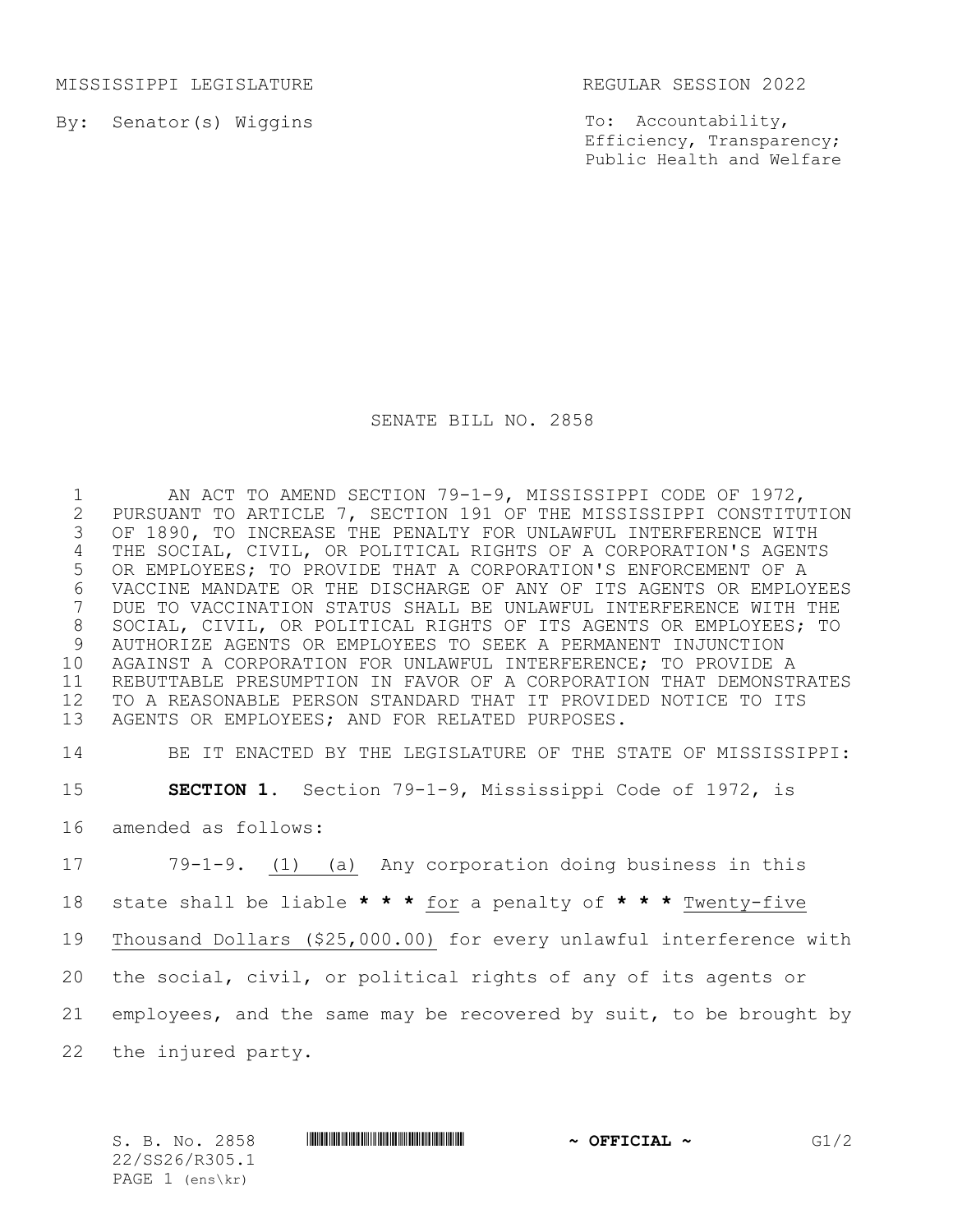| 23 | A corporation's enforcement of a federal vaccine<br>(b)            |
|----|--------------------------------------------------------------------|
| 24 | mandate or the discharge of any of its agents or employees due to  |
| 25 | vaccination status shall be unlawful interference with the social, |
| 26 | civil or political rights of its agents or employees. Such an      |
| 27 | unlawful interference is not subject to the penalty in paragraph   |
| 28 | (a) of this subsection and shall result in a penalty of            |
| 29 | Seventy-five Thousand Dollars (\$75,000.00). Agents or employees   |
| 30 | who are discharged due to vaccination status may seek compensation |
| 31 | for lost wages in addition to the penalty described in this        |
| 32 | paragraph (b).                                                     |
| 33 | Any of the employees or agents of a corporation<br>(2)<br>(a)      |
| 34 | doing business in this state may seek a permanent injunction       |
| 35 | against the corporation to restrain and prevent violations of this |
| 36 | section.                                                           |
| 37 | At the request of a party, the court may hold a<br>(b)             |
| 38 | preliminary hearing and may grant a temporary injunction against   |
| 39 | the corporation if the allegations of an unlawful interference are |
| 40 | demonstrated to the satisfaction of the court.                     |
| 41 | (c) Whenever any court issues a permanent injunction to            |
| 42 | restrain and prevent violations of this section, the court shall   |
| 43 | award actual damages, if any, sustained by reason of a violation   |
| 44 | of this section, interest, reasonable attorney's fees and court    |
| 45 | costs and may award other equitable relief.                        |
| 46 | Pursuant to any claim alleging a violation of this<br>(3)          |
| 47 | section, there shall be a rebuttable presumption that the          |
|    |                                                                    |

| S. B. No. 2858    |  |  | $\sim$ OFFICIAL $\sim$ |  |
|-------------------|--|--|------------------------|--|
| 22/SS26/R305.1    |  |  |                        |  |
| PAGE $2$ (ens\kr) |  |  |                        |  |